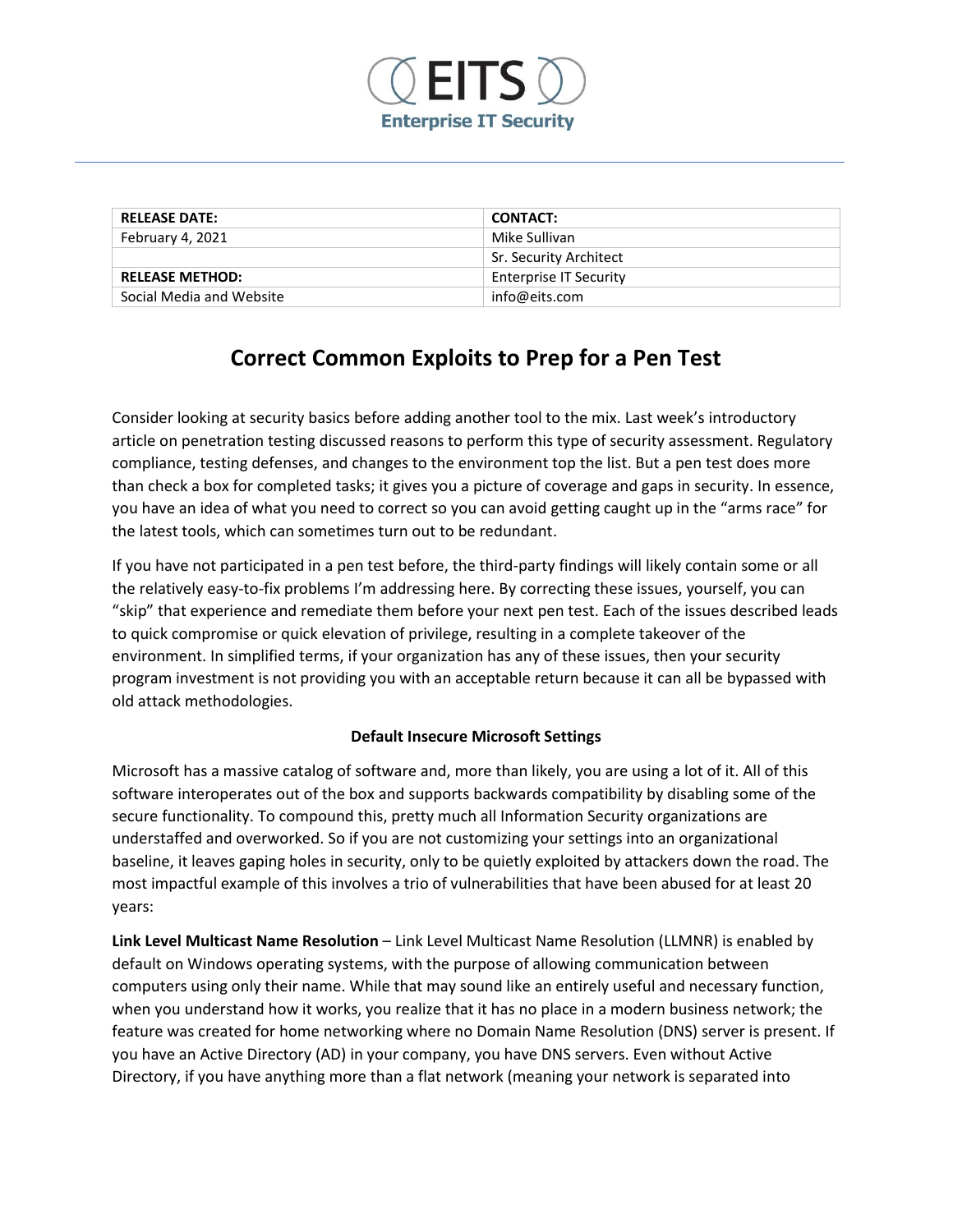

multiple subnets), you have DNS servers. When LLMNR is enabled, it provides a last resort fallback for when a name cannot be resolved in any other manner.

**Example**: You enable autocomplete in a browser (also a bad idea) and mis-key "goggle" instead of "google" You hit Enter, and because "goggle" does not exist in your autocomplete history, the browser does not append ".com" and instead looks in the local hosts file for a static entry for "goggle." Because naturally this does not exist, the next step is to query the configured DNS server specified in the network settings. This is likely an internal DNS server which is configured to check its internal zones first for the existence of the name "goggle" and quite possibly append your domain name to the end of it. When that is not found, the DNS server queries the root servers on the Internet for the name "goggle." When it is not found there, it falls back to LLMNR, which is a broadcast to anyone listening – essentially screaming "Who is goggle?"

On a healthy network, nothing will respond unless there is a computer named "goggle," in which case you probably already have a problem. An attacker exploits this problem by using software configured to respond to any broadcast request by replying "I'm <insert name here> and this is my IP." Now, a typo has just inadvertently made you communicate with an attacker-owned computer and reveal information about yourself that allows them to impersonate you. It really is that quick and easy.

With LLMNR as the foundation of this trio, you probably noticed that it will only work on the local subnet and only if you "fat finger" a host name. The next building block that makes this worse is Web Proxy Auto Detect (WPAD).

**Web Proxy Auto Detect** –This feature is enabled by default on all browsers, but the problem specifically exposes itself in Microsoft browsers because Internet Explorer and Edge are highly ingrained for network communication. WPAD pre-dates Active Directory (AD); it allowed each workstation in a network to locate the web proxy server without manual configuration. On browser start, and frequently while the browser was still open, there would be name lookups for "wpad." When this was used, there would be a server named "wpad" that would respond with a configuration file containing the IP, port, and options for the web proxy. The browser would then import this configuration, allowing the user Internet access. Since the creation of AD and the use of GPOs to configure machines, this is rarely ever done anymore, which created an opportunity for attackers to use the aforementioned attack methodology to force you to communicate with their system. Now an attacker does not need to wait for a typo, as a nonexistent name is looked up multiple times per minute.

To take it further: The LLMNR attack is still the same, which means the attack surface is still the local subnet. But what happens on the network when you plug in a new computer? Likely, when you request DHCP to get an address, you provide your hostname, and it is automatically placed in DNS for other computers to find you. What if you name your computer "wpad"? If you have Active Directory DNS, no problem; Microsoft already blocks that name. But with nearly any other DNS solution, "wpad" registers. Now *every* computer with a browser open is communicating with you. The attack surface just became *every computer with a browser open*, and the attacker is likely able to take over the domain in less than 5 minutes!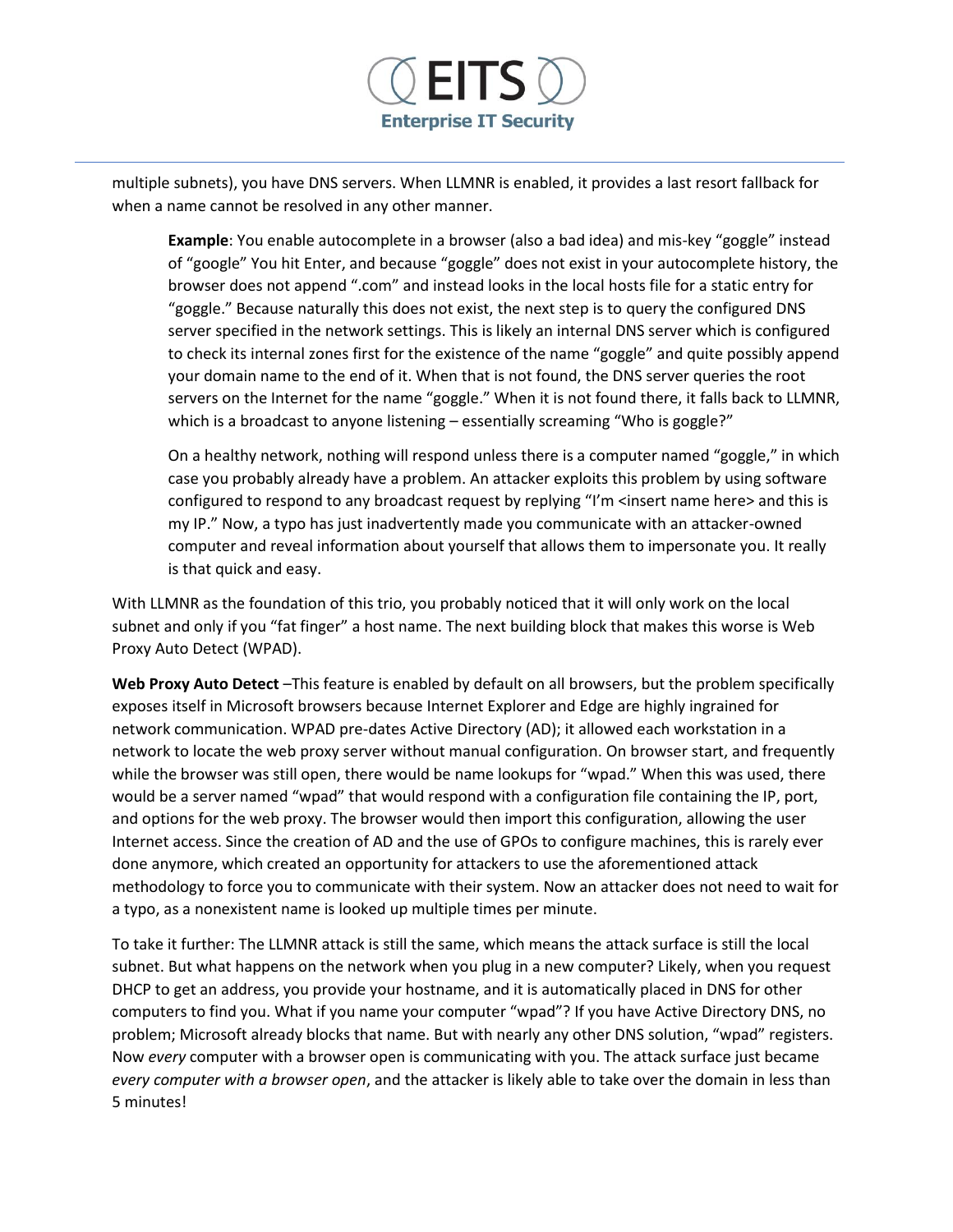

The third leg of this trio is Server Message Block (SMB) signing not being enabled by default:

**Server Message Block** –This is the perfect example of compatibility taking priority over security. The list of vendors who cannot support SMB signed sessions is dwindling and becoming less of an issue, which offloads the problem to security professionals. They must now ensure the latest software versions are being used so that this feature can be enabled. A regular unsigned SMB communication consists of authentication and commands. The LLMNR attack allows the attacker to relay or replay the authentication they receive from you when you inadvertently communicated with them; the attacker adds the commands, and the impersonation occurs. SMB signing adds a signature to the SMB communication. Skipping the details of how public key infrastructure works, the signature portion of the communication is an encrypted blob that can be decrypted by the destination machine and compared to the source information from the request origin. If the source and the signature match, then the authentication may proceed and commands may be run; if the source and the signature do not match, then the request is thrown away.

If you've been paying attention, you probably understand that SMB signing alone can prevent the previously described attack; however, the reason I broke this down into three pieces is because enabling SMB signing won't prevent other possible impersonation techniques when LLMNR is enabled. *Disabling LLMNR is by far the easiest and fastest way to prevent a multitude of attack types*, and it should have zero impact on your network. *Disabling WPAD* in the browsers should equally have no impact to your environment. In addition, if you are using a third-party DNS solution, create a static record for "wpad" and assign it the address "127.0.0.1" to prevent any attacker device from being able to register that name. SMB signing will require some protocol discovery or, at a minimum, a technology inventory to understand if you have systems that will fail when the third portion of the SMB communication is used.

## **Incorrect Group Policy Object Permissions**

GPOs simplify computer management within Active Directory (AD) and are often used to set standards or baselines across an entire organization. They really make a system administrator's life easier; however, there seems to be real confusion for many revolving around how to apply the settings in GPO to a group of users or computers, which results in huge holes that attackers may leverage to take over an AD domain.

All GPOs must be linked to an Organizational Unit (OU) to be applicable to those users or computers. This seems to be the easy part and is well understood; after all, troubleshooting this is relatively easy. If the GPO is not linked, it just does not work. However, we see the "Delegation" tab in a GPO consistently misused, and there is no warning indicator when this occurs. The GPO is applied as expected and the admin moves on.

By default, a GPO's Delegation properties contain READ access for the Authenticated Users group and EDIT access for the Domain Admins, Enterprise Admins group, and SYSTEM. This should make perfect sense, as Domain Admins are typically the ones to create or modify GPOs, while members of the Authenticated Users group, which contain both user and computer objects, just need to read the GPO to know which settings are to be applied.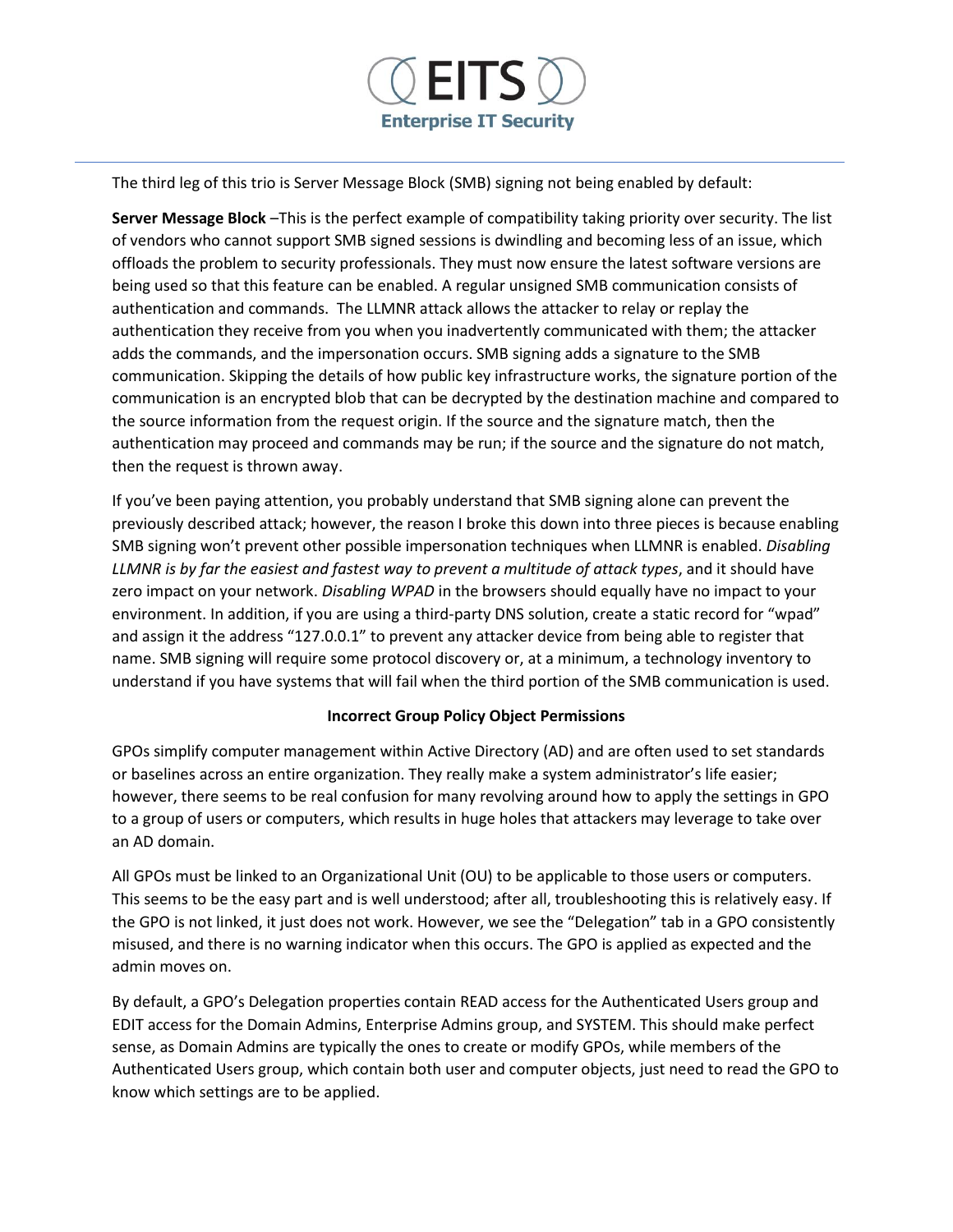

It should also be understood that every setting in a GPO is essentially a command and will be run as the permission level of the user or computer to which it is applied. From an attacker's perspective, this means code execution. EITS commonly sees modification to this default configuration by confused admins who add the Domain Users group and FULL control; this inadvertently allows anyone to modify the GPO, which may allow an attacker to lower the security level of the target or add new settings that can execute code. Depending on the OU to which the GPO is linked, this can have far reaching effects, such as the Default Domain Policy GPO.

An exacerbating problem is that logging for GPO modification is not enabled by default and, even when enabled, does not provide a list of changes made to the GPO; this makes it impossible for anyone to know when the change was made or by whom. Customers estimate that many of the misconfigurations discovered during penetration testing engagements are multiple years old. When attackers discover that, they can take over a domain in less than 5 minutes!

Rarely should the Delegation tab on GPOs be changed from the default, unless your organization has decided to further restrict GPO management to a group smaller than Domain Admins. In that case, the Delegation tab should still look the same across all GPOs; check them regularly for inconsistencies. If your organization follows a change-management process, then enabling the events associated with GPO changes helps to determine if modifications are being made outside of change windows or by users who are not permitted.

## **Server Out-of-Band Management Interfaces Enabled**

Many physical servers ship with a dedicated Network Interface Card (NIC) for out-of-band management. When connecting to a server on this interface, you receive a Graphical User Interface (GUI) for server management that contains low-level access to the physical hardware such as power, disks, and sometimes full-featured console access. Each vendor has its own name for these interfaces, such as iLO, DRAC and IPMI. The problem is that the software for these interfaces is always old and outdated, containing multiple vulnerabilities that result in admin level access.

All an attacker needs to do is get on the internal network and look for these web interfaces; when they are found, the attacker exploits them to gain access to the management software. At this point, there is a good chance that they will then be able to gain access to the console of a machine where an admin is still logged in from the last time troubleshooting the physical hardware.

The impact here is hit or miss, depending on whether your admins are trained to log out every time they leave a server. Without a console session, usually an attacker can only create a very annoying Denial of Service (DoS); however, what we often find is that customers are not using the interface or did not even know it was active. When servers are racked in a datacenter, it's not always the System Admins who are doing it. The deployment team or the datacenter team do not get to deal with the pain of vulnerabilities, but merely plug cables into all interfaces as instructed. The fix here is easy: If you are not using these out-of-band interfaces, do not plug them in. Consider adding a step to your deployment process where these interfaces are tapped over to ensure they are never accidentally connected.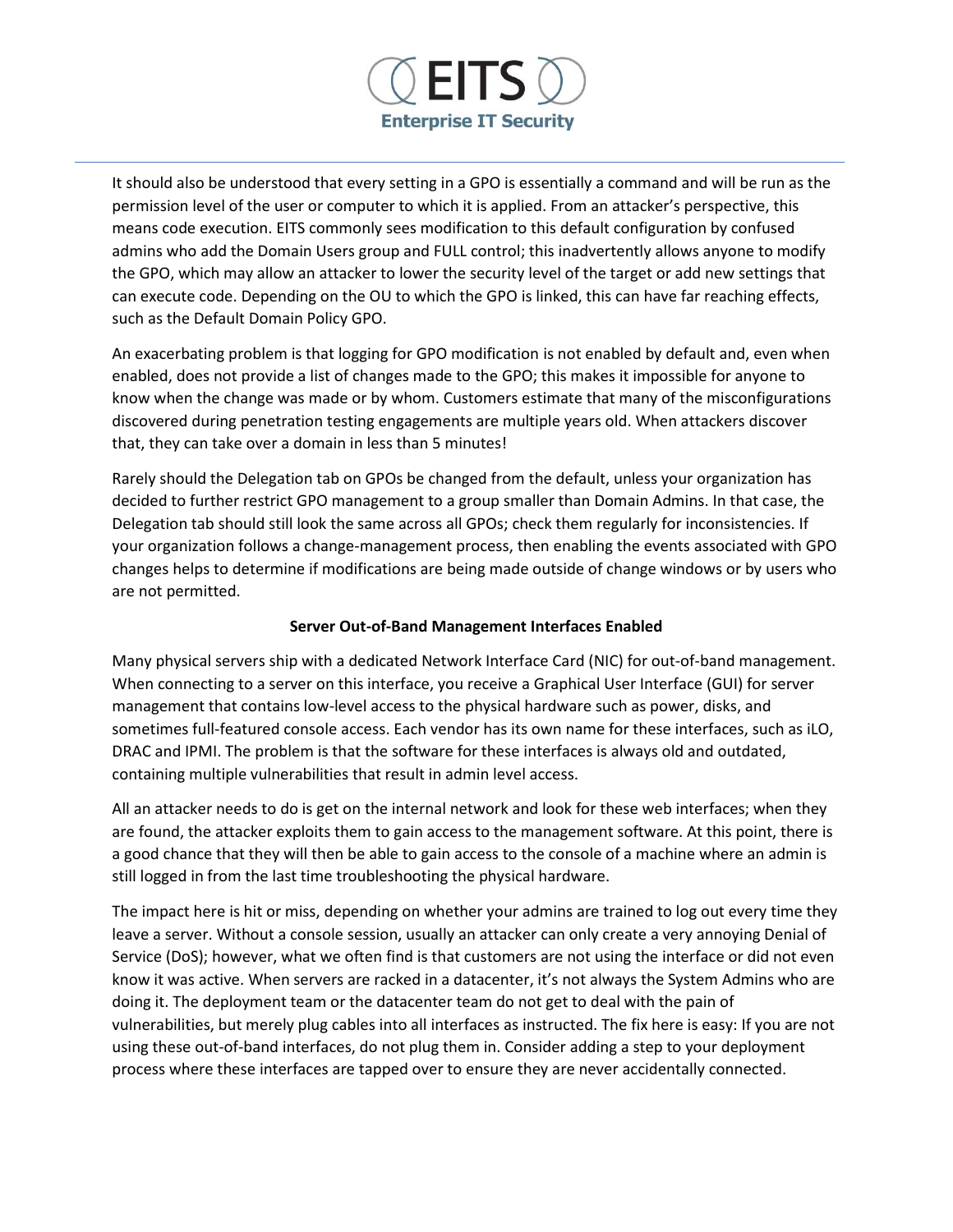

#### **Overly Permissive Antivirus Exclusions**

Our final common finding on penetration tests is Antivirus exclusions. We all understand the importance of Antivirus and generally understand how it does its job; however, troubleshooting Antivirus problems is not fun in an enterprise setting. This results in applying exclusions that are much too broad. The user is happy, the admin is happy, and everything resumes as normal; the problem is that inadvertent holes that do not set off alarm bells have been opened, much like the other issues in this article. Networking theory promotes the concept of **creating the tightest rule possible** when it comes to firewalls; unfortunately, most Antivirus administrators do not have this training and do not follow this concept.

Most Antivirus solutions store the list of exclusions in a clear text format, readable by an unprivileged user who knows where to look. We have seen them in log files, registry keys, and sometimes the GUI itself. Do not consider the excluded locations to be a secret. Following that understanding, there are some common rules to follow when creating exclusions:

**Never create a file extension exclusion without a full path**. Doing so provides an attacker the ability to execute malicious code from anywhere on the machine just using that extension. Attackers are not restricted by file type associations; as such, malicious code can be loaded onto a machine and run with any file extension.

**Specify exclusions by filename or file type**. It is common to see entire folders excluded, and this is sometimes necessary. Be sure to scope these exclusions down as tight as possible. In reality, the correct answer is going to be to specify the filenames or file types within that directory rather than the entire thing.

**Check destination folder permissions for excluded objects**. The final and most significant problem with Antivirus exclusions is excluding files or folders in user-modifiable locations. If you exclude anything within the user profile directory, an attacker will be able to leverage it, either by placing the malware in that folder or by renaming the existing excluded file and replacing with the malware. The problem is not limited to just the user profile directory, so check the permissions for the destination of any excluded object.

#### **Conclusion**

If your team does not conduct penetration testing, develop a plan to systematically challenge your defenses, preferably with help from third-party professionals who can guide you through the process. Even if your organization performs routine testing, time frames are highly compressed, so not all testers will look for these older problems – you may still be vulnerable to classic exploits even though previous pen tests did not flag them. Remediating these vulnerabilities in advance will allow you to avoid findings or devote time to more problematic ones.

So before adding new bells and whistles, make time to inspect these simple configurations, harden your environment, and prevent findings on your next pen test. In the next installment about penetration testing, I will describe some of the tests performed and what to do with your findings.